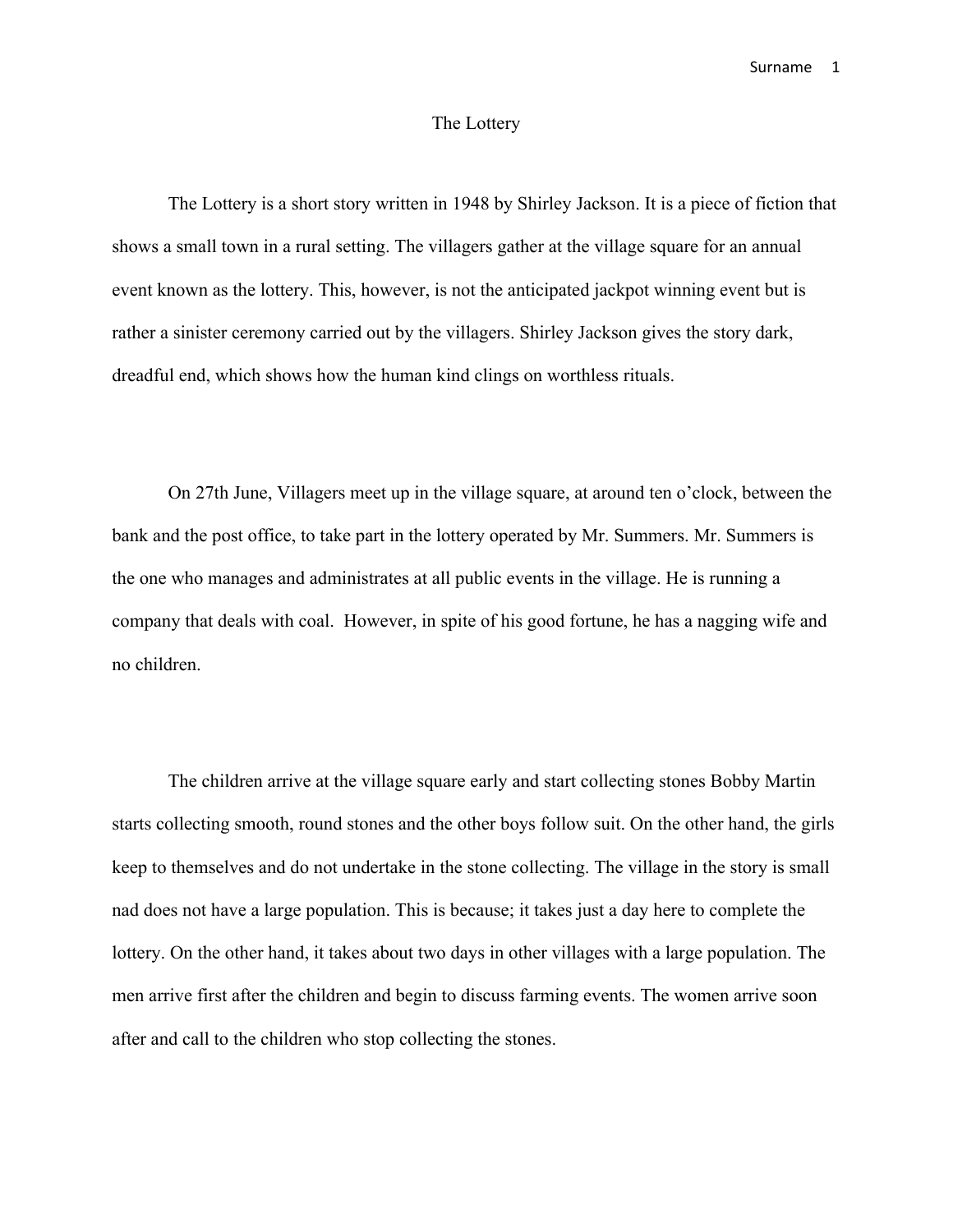Mr. Summers calls the head of each family – a mature man – to the front where a sizeable black wooden box is standing. Mr. Graves places the box on a three-legged stool. The black box is old and shabby but represents tradition to the villagers. Every year, during the lottery, Mr. Summers talks about replacing it with another newer one. However, this is just talk as nobody ever takes the initiative to replace the box. The man then proceeds and takes a piece of paper from the box. First, all the men select their piece of paper then Mr. Summers allows them to look into the paper and retrieve the winner. From the events following the selection, we get the sense that being selected does not mean a person has won a million dollars. This is because; after Bill Hutchinson gets selected his wife starts to complain immediately.

After this Mr. Summers puts five pieces of paper into the box. This is because the Hutchinson family has a total of five members. Each member has to draw a paper from the box. Mrs. Hutchinson, Tess, select a massive black paper dotted in the middle. The villagers then begin to move forward towards Mrs. Hutchinson. Here, it becomes crystal what the reward from the lottery assuredly is – stoning. Mr. Summers tells the crowd to finish up quickly as Mrs. Delacroix picks up a stone while Mrs. Dunbar cheers her. Mrs. Hutchinson protests and pleads but this is as futile as flogging a dead horse as the villagers attack her. The rest of the villagers pick up the stones which the boys had piled up before. Tess is frantically urging the crowd to stop. Her son already has a few stones in his hand. Old man Warner cheers on the crown as one of the stone thrown hits Tess. The story ends with Tess screaming as the stone throwing villagers attack her.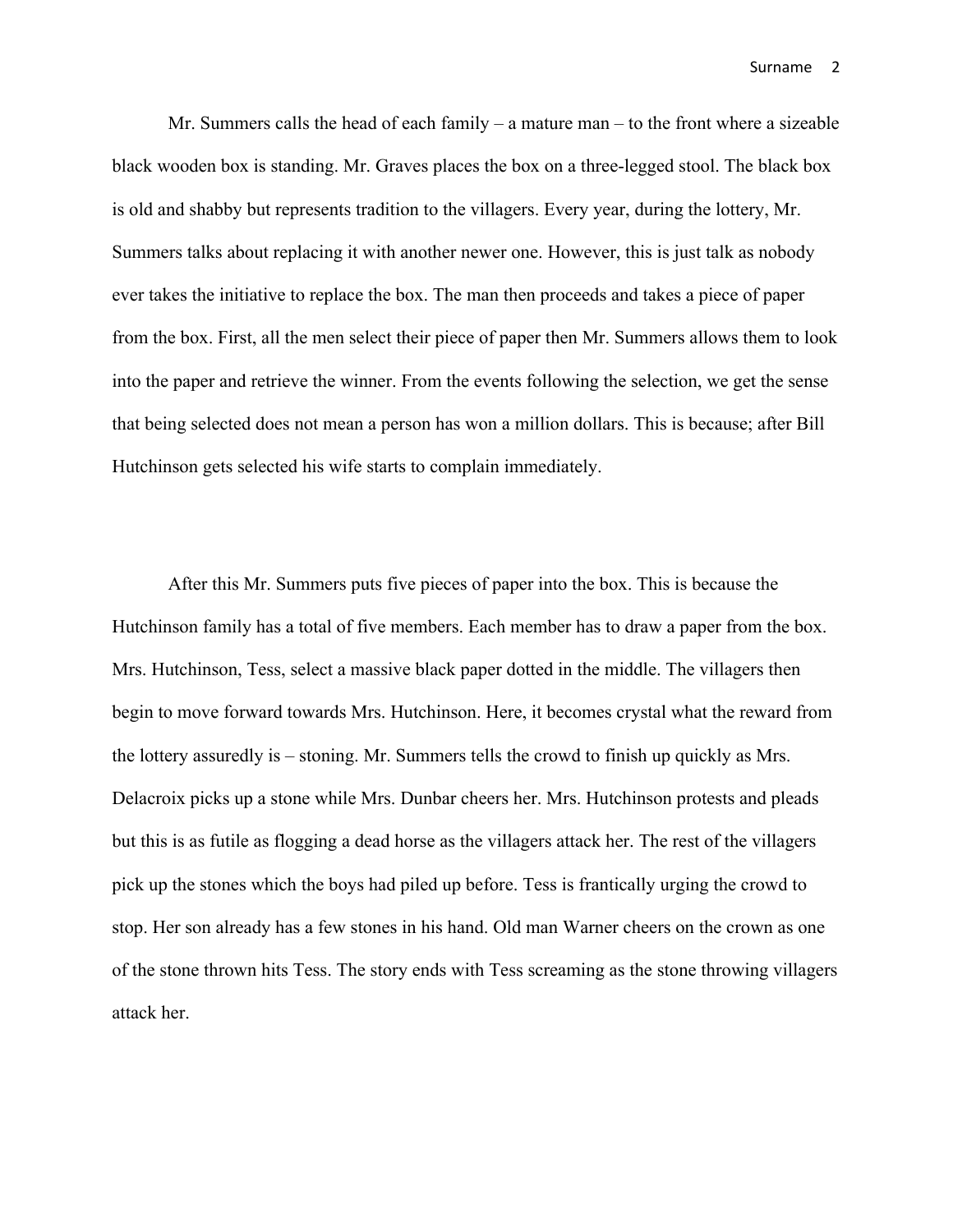## Analysis

Shirley Jackson's is one filled with a lot of controversy as she uses comedy and irony to show hypocrisy, evilness and moral decadence of the human kind. The short story is staged in a small town where people have close relations, and tradition is dominant. In this town, there is a yearly event called the lottery and the winner gets to be stoned violently by friends and family in the village square.

The bizarre nature of this event is evident in the writer's voice. She uses extremely forthcoming language among the members of the village and then presents the lottery in the same way she would present a village dance or festival in the village. She describes the lottery as a welcome event among the villages. She further describes the arrival of the women who greeted one another as they arrived and exchanged bits of gossip. This way the reader believes that the lottery is an event where the winner takes home a price due to the anticipation of the villagers for the drawing. The writer only reveals the winners fate at the end of the story the winner dies in the hands of family and friends.

Shirley Jackson presents a normal atmosphere and situation in her story. In this, she is to trying to make a declaration in regards to the evil and hypocritical nature of the human kind. She paints a picture of an exceedingly pleasant village with flowers blooming and green grass growing. Even the villagers have decidedly ordinary names such as Warner, Anderson and even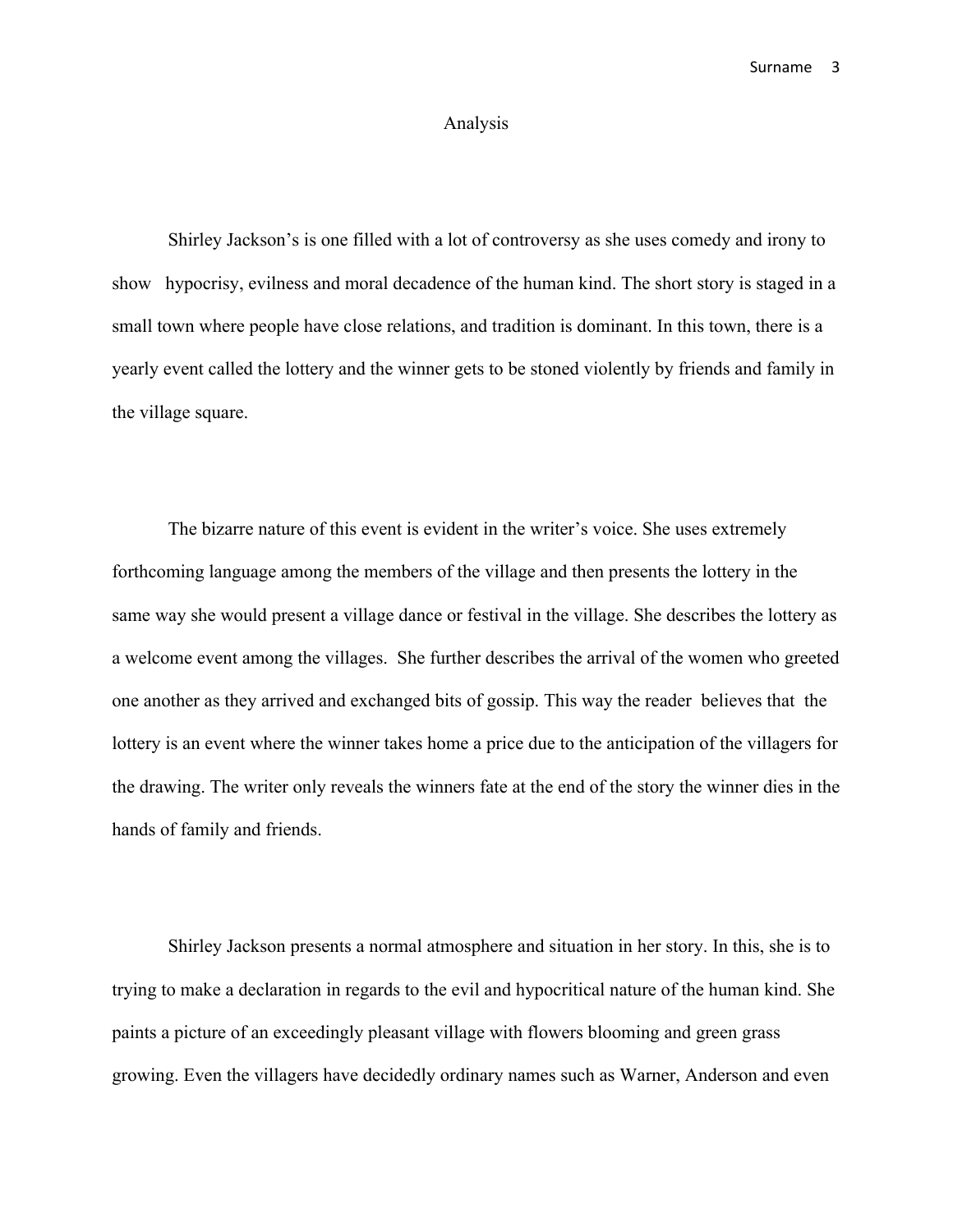Martin. However, all these people have lips filled with honey and hearts filled with evil intentions, which all come out in the end. Jackson is trying to show that underneath the smiles and polite pleasantries people have, underneath they may harbor evil intentions for their neighbors.

The short story does not get subtle until the reader comes to the end. However, the author does show a premonition of events to occur through Mr. Summers and Mr. Graves. Mr. Summers administrates the event also prepares the slips. The writer depicts Mr. Summers as a charming man who jokes around with the villagers but caries out this ominous lottery without a shred of conscience at all. He talks awful nonchalantly with Mr. Grave and the Martins as he leans on the black box. He is a tremendously influential man and his name " Summers" symbolizes the mood of the people in this event. Mr. Summers is in charge of the lottery, he is the face of the lottery and his name is a symbol of the mood of the lottery. Mr. Graves, on the other hand, is a symbol of the eventual happenings. He is Mr. Summers assistant and is always in attendance during the whole event even though the spotlight is not on him. This in a way foreshadows the evil lurking in this hellish ordinary community. It shows the presence of death in the midst of the crowd during the event although it is not revealed until the end. In any normal situation, this comes out as quite bizarre. Death in this village during the lottery is not an issue to write home about because; it is obvious.

This story shows how traditions may obscure an individual sense of ethics and lead one to follow the society's norms blindly. This leads the writer into using a lot of symbolism to show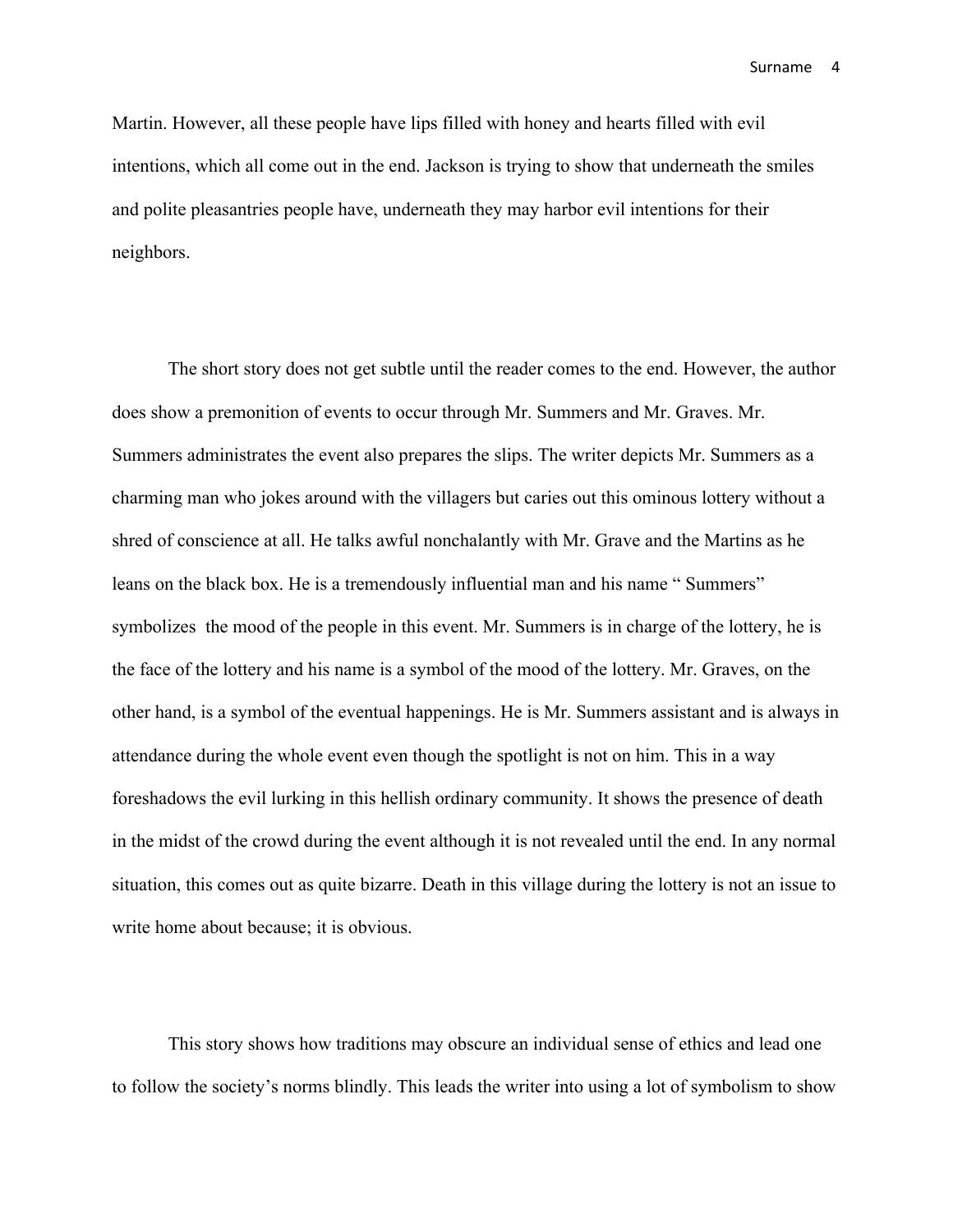the moral decadence of the people living in this "ordinary" village. In this story, Shirley Jackson encourages the reader to see all sides of the dilemma posed in this short story. One of the leading symbols used is the color black which shows the corrupt and evil nature of the individuals in this society.

The writer depicts the entire event as black. The black box, which contains the lottery slips, gives a picture of death and inauspicious things to come; it also shows how the villagers are tied to their traditions not caring about the consequences or the eventualities of following this age old ominous tradition. The box had grown old over the years and was now looking remarkably shabby. It was no longer entirely black but rather one could see the original color of the wood used to make it. This can be discerned as having a double meaning to this story. On one hand, the villagers stone the winner of the lottery without guilt or hesitation. On the other hand, the shabby wooden box shows how rotten this event is and how it should be replaced. This is particularly ironic because; a winner in a lottery ordinarily gets exalted, however, in this village, they stone the winner.

## Summary

When the despicable shock of the murder has worn off, the reader is now able to see a new meaning to the title of the story, "The Lottery". The writer uses this title to show how villagers blindly follow age old, meaningless traditions. Her son is a participant in this stone